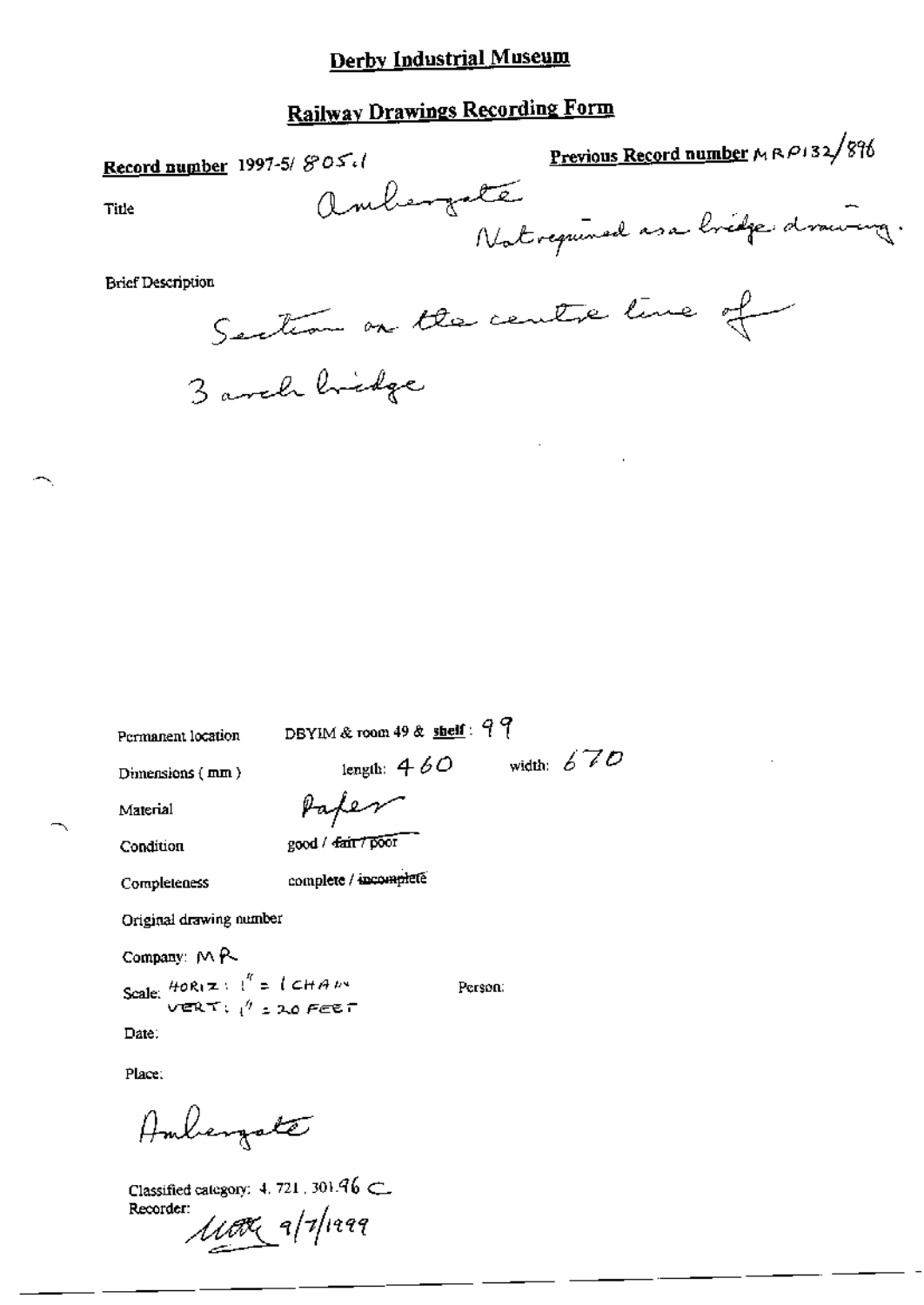# **Railway Drawings Recording Form**

Previous Record number MRP132/896 Record number 1997-5/ $305.2$ Ambergate Title

**Brief Description** 

Permanent location

DBYIM & room 49 & shelf: 99

Dimensions (mm)

Pufer

good / fair / peor-

Condition

Material

Completeness

complete / incomplete.

 $N\rightarrow 6$ Original drawing number

Company: MA

Scale:  $\frac{H\triangleright R(Z)}{V\triangleright R(T)}$   $\frac{WZ}{T}$  = 20 FEET

Person:

length:  $1010$  width:  $435$ 

Date: Grune 26, 1875

Place:

Ambergate

Classified category: 4, 721, 301,  $96 \subset$ Recorder: und applies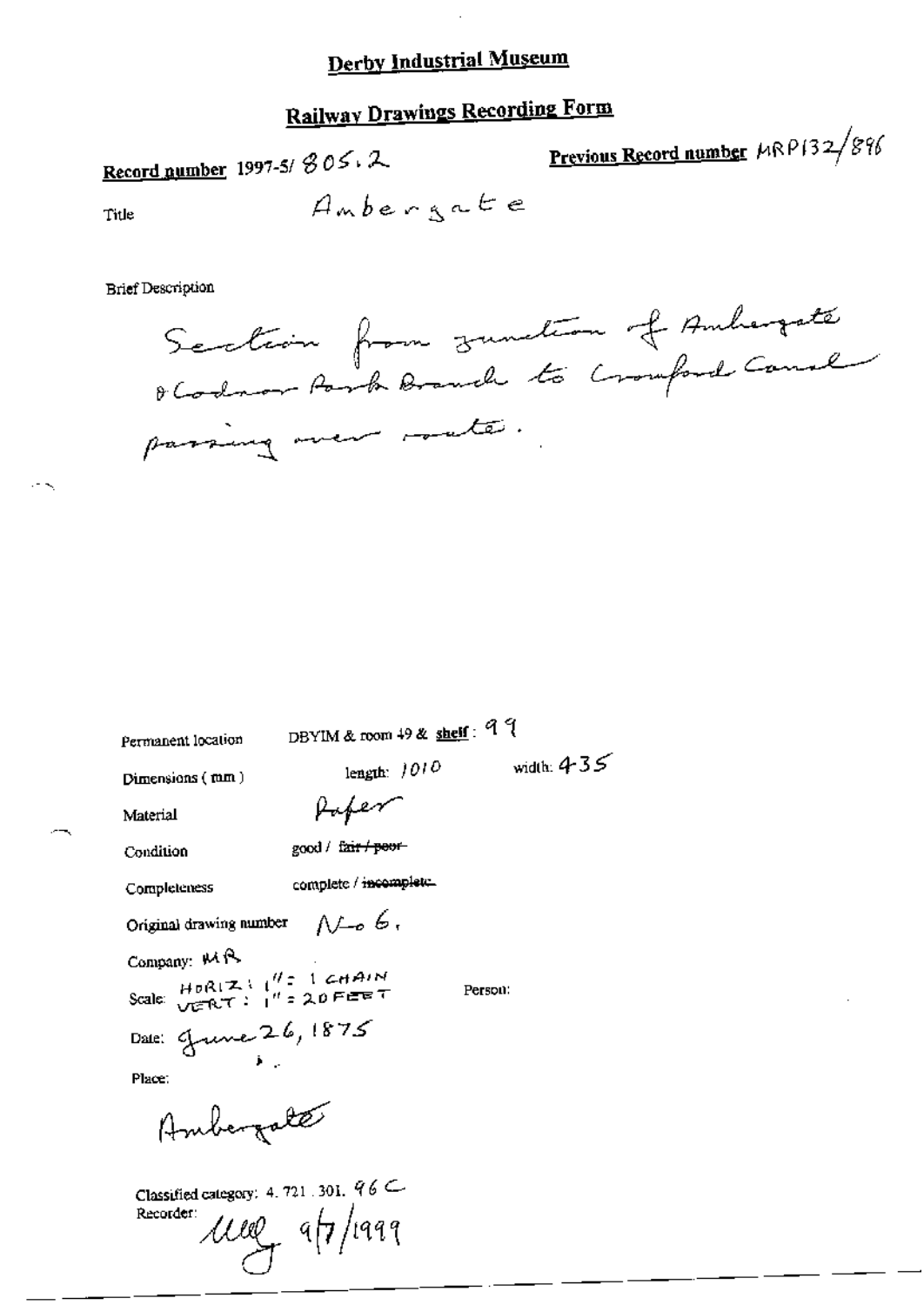#### Railway Drawings Recording Form

CATTELL Record number 1971 = 384/4 86 Previous Record number i II SP Buckland Hollow Branch Title **Brief Description** Survey plan showing track Near to Cromford Cornal, road and reservoire spelter Words rite ¥ DBYIM & room 49 & shelf:  $117$ Permanent location length:  $1775$  width:  $420$ Dimensions (mm) Tracely poper on poperon folice Material Condition good / fair / poor complete / incomplete Completeness Original drawing number  $321/14-35$ Company: Scale:  $1'' = 40$  FEET Person: Date: *Jame* 18, 1876 Place: Buckland Hollow Classified category: 4, 721, 301,  $96C$ 

ŧ

Recorder  $21 - 2 - 2003$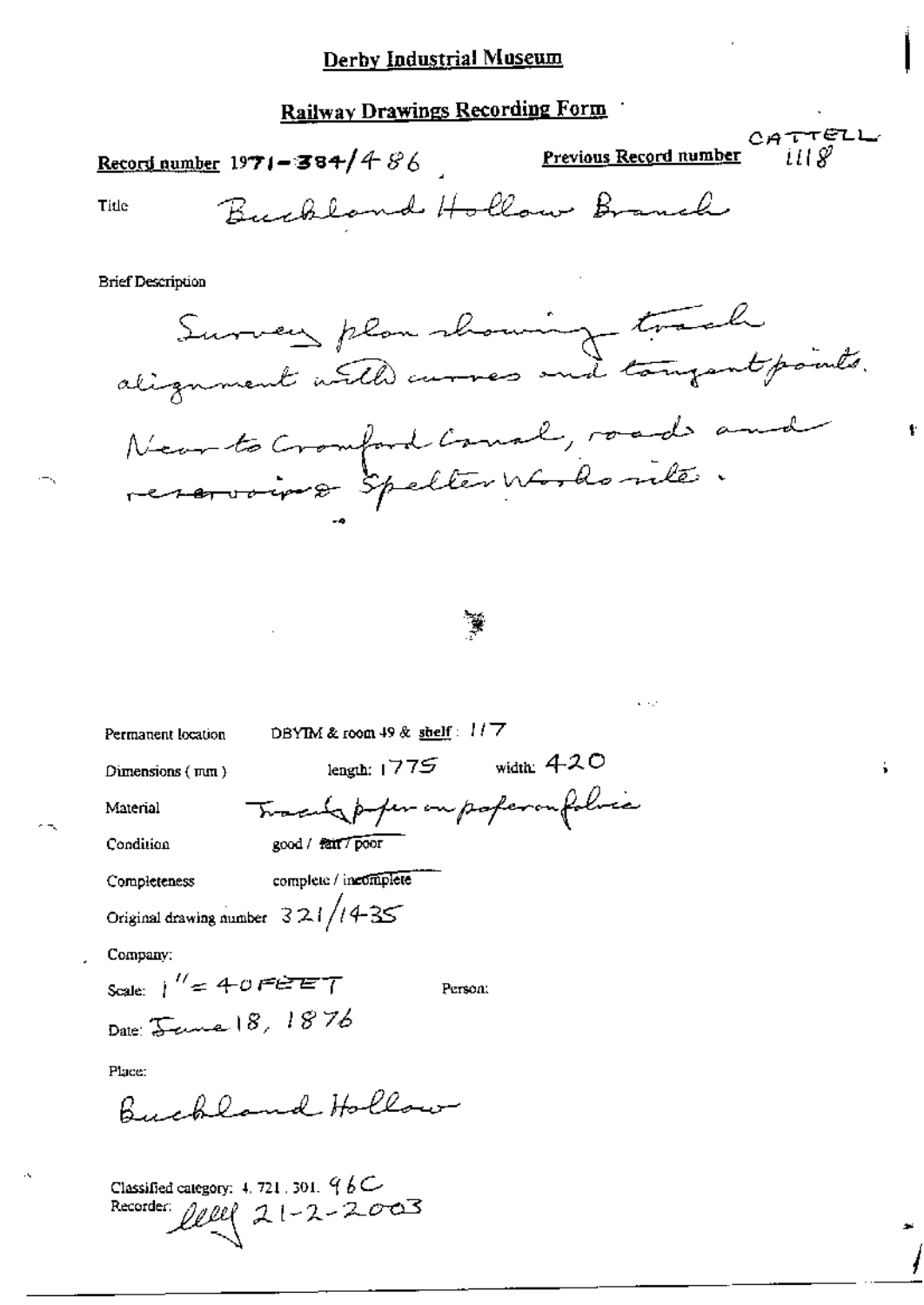## Railway Drawings Recording Form

Record number 1971 - 384/230.1<br>MIDLAND RAILWAY<br>Title  $0 \vee F \in L^{\infty}$ <br>BRANCH. BUCKLAND HOLLOW AND SWANWICK COLLIERY BAANCHES.  $F$  $AND$  $P$  $F$  $AV$ 

**Brief Description** 

| Totte page with details of   |  |
|------------------------------|--|
| Acts, colouring and symbols. |  |

| Permanent location      | 33<br>DBYIM & room of & shelf: 56041  |                       |
|-------------------------|---------------------------------------|-----------------------|
| Dimensions (man)        | iength: $\mathcal{S}$ ( $\mathcal{O}$ | width: $535$          |
| Material                |                                       |                       |
| Condition               | geed / fair / poor team               |                       |
| Completeness            | complete / i <del>nuomplet</del> e    |                       |
| Original drawing number |                                       |                       |
| Company: $M$ R          |                                       |                       |
| Scale:                  |                                       |                       |
| Date: $1903$            |                                       | Person: PJ Nec Callum |
| Place:                  |                                       | Aurley.               |
|                         |                                       |                       |
|                         |                                       |                       |

Classified category: 1.721.301.96B, 96C, 97A, 97B.<br>Recorder:  $\text{UU}_3^4$  \$ 6/2/2001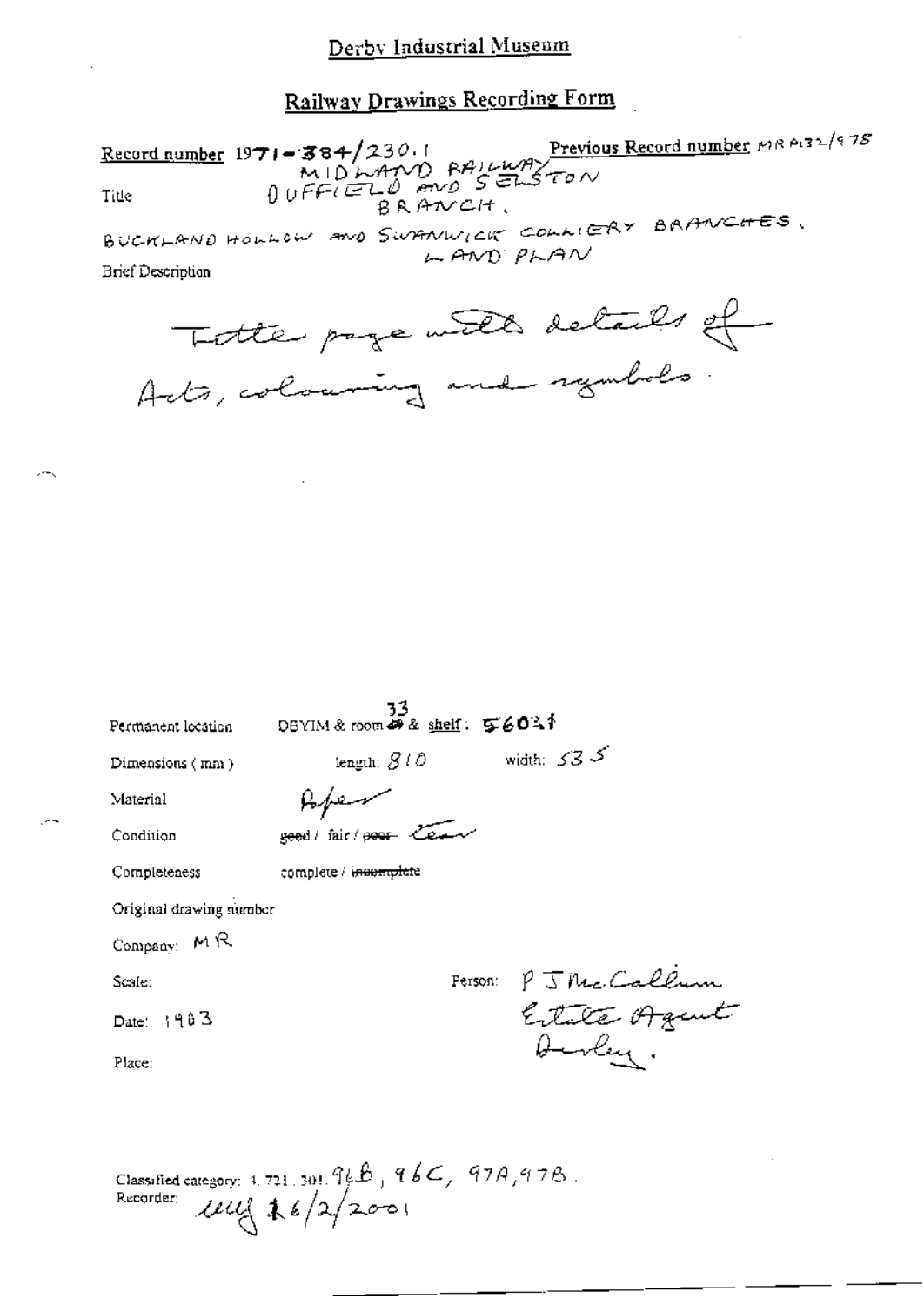#### **Railway Drawings Recording Form**

|       | Record number $1971 - 384 / 230$ , 4 | Previous Record number MRP132/978 |
|-------|--------------------------------------|-----------------------------------|
| Title | COUNTY OF DERBY                      |                                   |

**Brief Description** 

Plan of route showing tracks, buildings, bridges, roads, watercourses & landowners. Formule of Rentacide. Parish of Heage Formerly Rich of Daffeeld Landowners: WM Geo Carolism. Someth Formusett Trackers Healtis Charity. Forman Mosley. James Stubbin. Thas Wilmot. John Martin. HCV Hunter WM Farmenonth. Branch line past old shafts to transvay from cannel to colliany ?). Cromford Canal. DBYIM & room  $\overbrace{P^*}$  shelf:  $560.1$ Permanent location width:  $535$ Dimensions (mm) length:  $810$ Material Paper Condition good / fair + poor complete / incomplete -Completeness Original drawing number Sheet 2A Company: MA Scale:  $1'' = 2$  c-HMM S Person: Date:  $1403$ Place: Buchland Hollow  $\sim$   $\mathcal{M}$  -Branch Classified category: 4, 721, 301,  $96C -$ Recorder: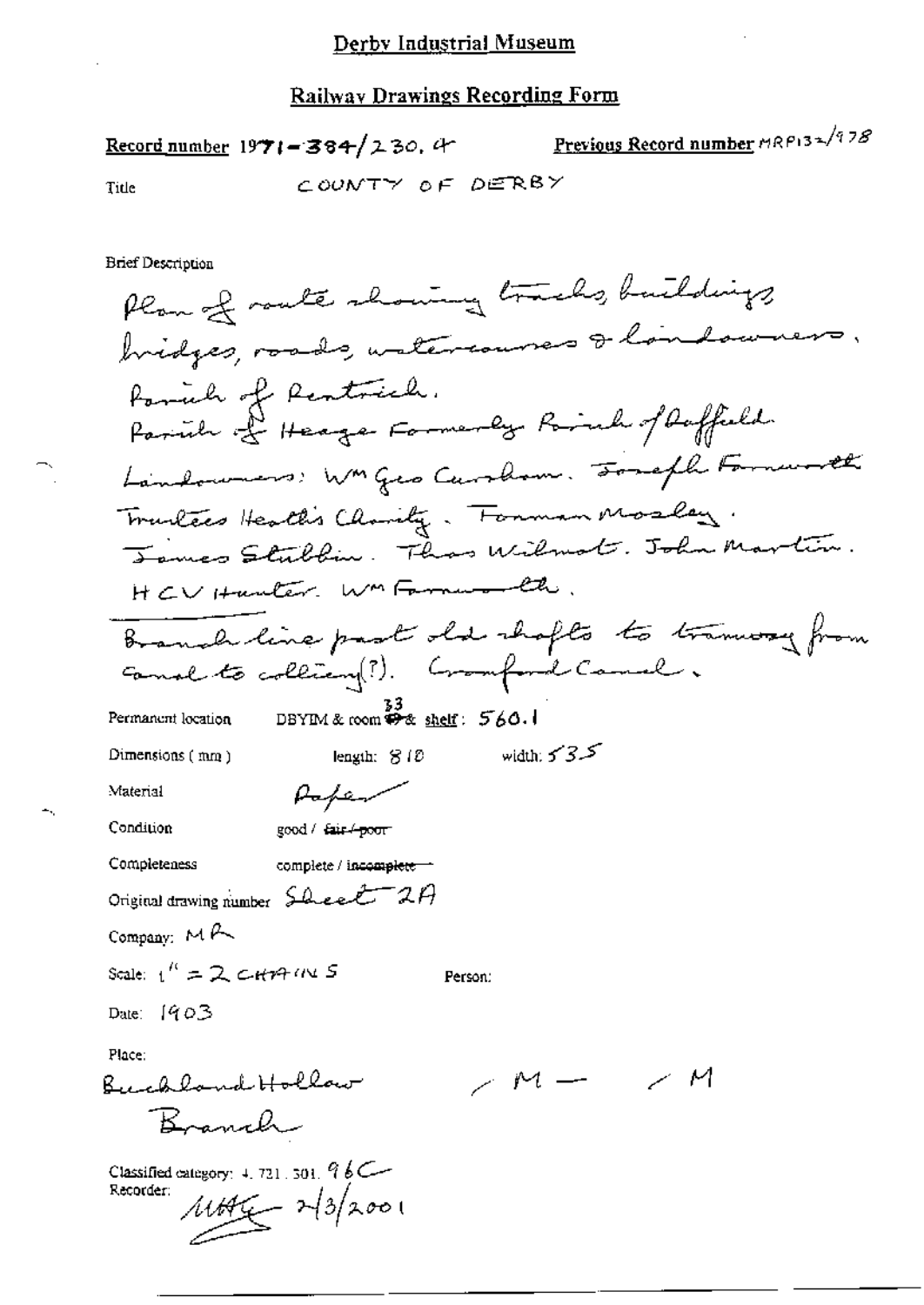**Railway Drawings Recording Form** 

Previous Record number MRP132/887 Record number 1997-5/798.3 Duffield & Selston General Plan (showing Arrangement of Cross Girders) Title Bridge at 5miles 21.80 chs **Brief Description** 

 $\frac{1}{2}$ 

Plan showing arrangement from quideus for a bridge with flamplates.

Person:

Marked - Cancelled.

Permanent location

DBYIM & room 49 & shelf:  $9<sup>9</sup>$ 

Dimensions  $(mm)$ 

length:  $940$  width:  $585$ Tracing profer our profer - follow

Condition

Material

good / fair / pour

complete / incomplete-

Completeness

Original drawing number

Company: MP Scale:  $1^{4}$  = 2 FEET

Date:

Place:

wellowd Hollow

Classified category: 4, 721, 301,  $96 \text{ C}$  $\mu$   $\mu$   $\sim$   $27/1999$ Recorder: